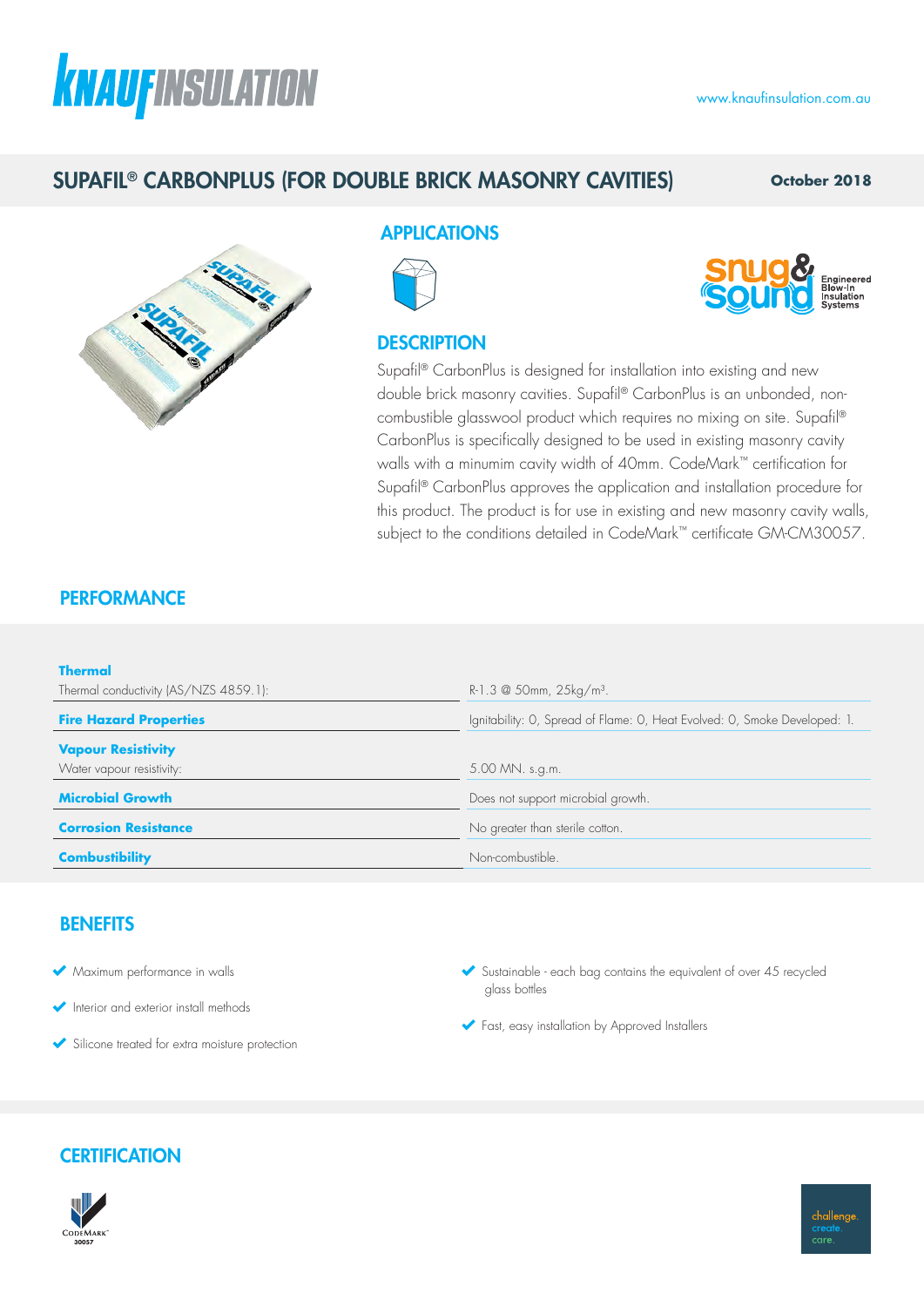# **KNAUFINSULATION**

## SUPAFIL® CARBONPLUS (FOR DOUBLE BRICK MASONRY CAVITIES) **October 2018**

challenge. care

## ADDITIONAL INFORMATION

#### **Specification Guide**

The cavity wall insulation shall be Supafil® CarbonPlus, 0.039 W/mK, 25kg/m<sup>3</sup>, CodeMark™ certified to meet the provisions of the Australian Building Code. The product will be non-combustible, CFC/HCFC free, zero ODP and GWP, silicone treated glasswool insulation with high post-consumer recycled glass content. It will be manufactured under Quality Assurance Standards ISO 9001:2008 and ISO 14001:2004 by Knauf Insulation and shall be installed in accordance with the instructions issued by them.

#### **Permanence**

- Non-combustible, non-corrosive.
- Will not rot, mildew or deteriorate
- Silicone treated for continued durability in high moisture areas.

#### **Durability**

• Silicone treated for extra moisture protection.

#### **Noise reduction**

• Supafil® CarbonPlus reduces sound passing thorugh cavity walls.

#### **Energy conservation**

• Reduces fuel usage and utility bills for heating and air conditioning.

#### **Thermal performance**

The stated thermal resistance (R-Value) is provided by installing the required density at the thickness (per the manufacturer's instructions).

Supafil® CarbonPlus is designed to be installed at a minimum density of 25kg/m<sup>3</sup>. Supafil® CarbonPlus will achieve a thermal conductivity of 0.039W/mK. When installed at various thicknesses Supafil® CarbonPlus will contribute to the thermal requirements for masonry cavity walls and of the Australian Building Code.

Supafil® CarbonPlus when installed at the target density and at 50mm thick will contribute R1.3 to the wall system. In standard masonry walls with an overall thickness of 230mm the wall will achieve an estimated R1.9 total system value.

Supafil® CarbonPlus is not designed for mixing with other products, adhesives or binder systems as these may affect the thermal performance and is not recommended by the manufacturer.

#### **Gaps, voids and penetrations**

Supafil® CarbonPlus fills all gaps and voids around service penetrations such as water pipes and electric wiring and any other obstructions or unusual design details, ensuring thermal and acoustic performance is created. Supafil® CarbonPlus allows quicker and more efficient filling of wide cavities where multiple layers of conventional insulation would normally be installed. Supafil® CarbonPlus saves installation time by minimising the steps needed to fully insulate tight corners and hard to reach areas.